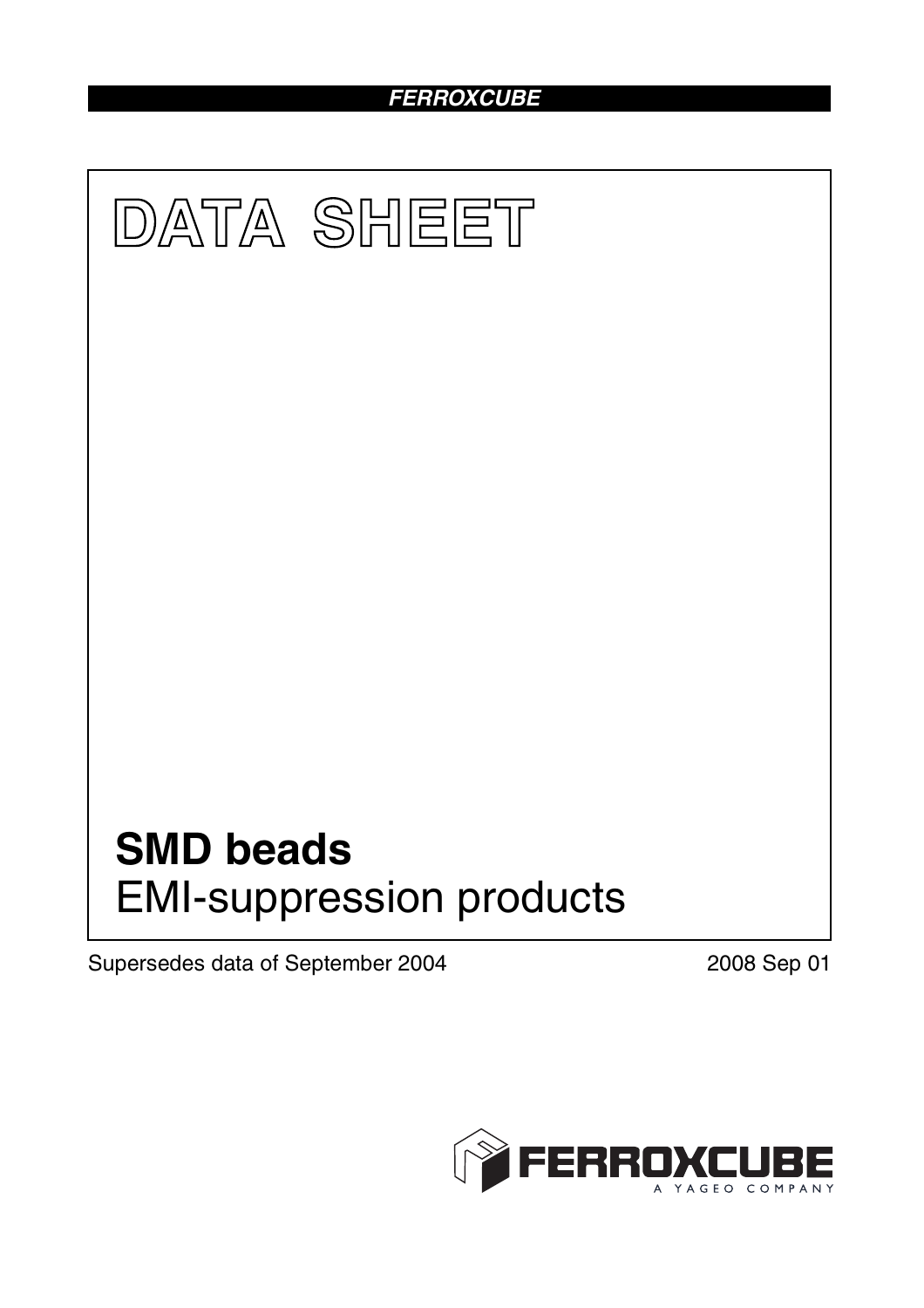### **SMD BEADS FOR EMI SUPPRESSION**

## **General data**

| General data                                 |                                                |               |                                |  |  |  |
|----------------------------------------------|------------------------------------------------|---------------|--------------------------------|--|--|--|
| <b>ITEM</b>                                  | <b>SPECIFICATION</b>                           |               |                                |  |  |  |
| Strip material                               | copper (Cu), tin (Sn) plated                   |               |                                |  |  |  |
| Solderability                                | "IEC 60068-2-58", Part 2, Test Ta,<br>method 1 |               |                                |  |  |  |
| Taping<br>method                             | "EIA 481-2"                                    |               | "IEC 60286-3", "EIA 481-1" and |  |  |  |
| Grades, parameters and type numbers          |                                                |               |                                |  |  |  |
| <b>GRADE</b>                                 | $ Z_{typ} ^{(1)}$<br>$(\Omega)$                | at f<br>(MHz) | <b>TYPE NUMBER</b>             |  |  |  |
| BDS 3/1.8/5.3; mass $\approx$ 0.1 g $^{(2)}$ |                                                |               |                                |  |  |  |
| 3S1                                          | 28                                             | 10            | BDS 3/1.8/5.3-3S1              |  |  |  |
|                                              | 33                                             | 25            |                                |  |  |  |
|                                              | 25                                             | 100           |                                |  |  |  |
| 4S <sub>2</sub>                              | 25                                             | 25            | BDS 3/1.8/5.3-4S2              |  |  |  |
|                                              | 38                                             | 100           |                                |  |  |  |
|                                              | 45                                             | 300           |                                |  |  |  |
| BDS 3/3/4.6; mass $\approx$ 0.15 g $^{(2)}$  |                                                |               |                                |  |  |  |
| 3S1                                          | 25                                             | 3             | BDS3/3/4.6-3S1                 |  |  |  |
|                                              | 45                                             | 10            |                                |  |  |  |
|                                              | 35                                             | 25            |                                |  |  |  |
| 4S <sub>2</sub>                              | 30                                             | 25            | BDS3/3/4.6-4S2                 |  |  |  |
|                                              | 50                                             | 100           |                                |  |  |  |
|                                              | 55                                             | 300           |                                |  |  |  |
| BDS 3/3/8.9; mass $\approx$ 0.3 g $^{(3)}$   |                                                |               |                                |  |  |  |
| 3S1                                          | 55                                             | 3             | BDS 3/3/8.9-3S1                |  |  |  |
|                                              | 80                                             | 10            |                                |  |  |  |
|                                              | 55                                             | 25            |                                |  |  |  |
| 4S <sub>2</sub>                              | 65                                             | 25            | BDS 3/3/8.9-4S2                |  |  |  |
|                                              | 100                                            | 100           |                                |  |  |  |
|                                              | 110                                            | 300           |                                |  |  |  |
| BDS 4.6/3/8.9; mass $\approx$ 0.5 g $^{(3)}$ |                                                |               |                                |  |  |  |
| 4S <sub>2</sub>                              | 65                                             | 25            | BDS 4.6/3/8.9-4S2              |  |  |  |
|                                              | 100                                            | 100           |                                |  |  |  |
|                                              | 110                                            | 300           |                                |  |  |  |

### **Note**

- 1. Typical values,  $|Z|_{min}$  is -20%.
- 2. DC resistance <0.6 m $\Omega$ .
- 3. DC resistance <1.0 mΩ

#### **Mechanical data**



Fig.4 BDS 4.6/3/8.9. Dimensions in mm.

 $-0.2 \pm 0.015$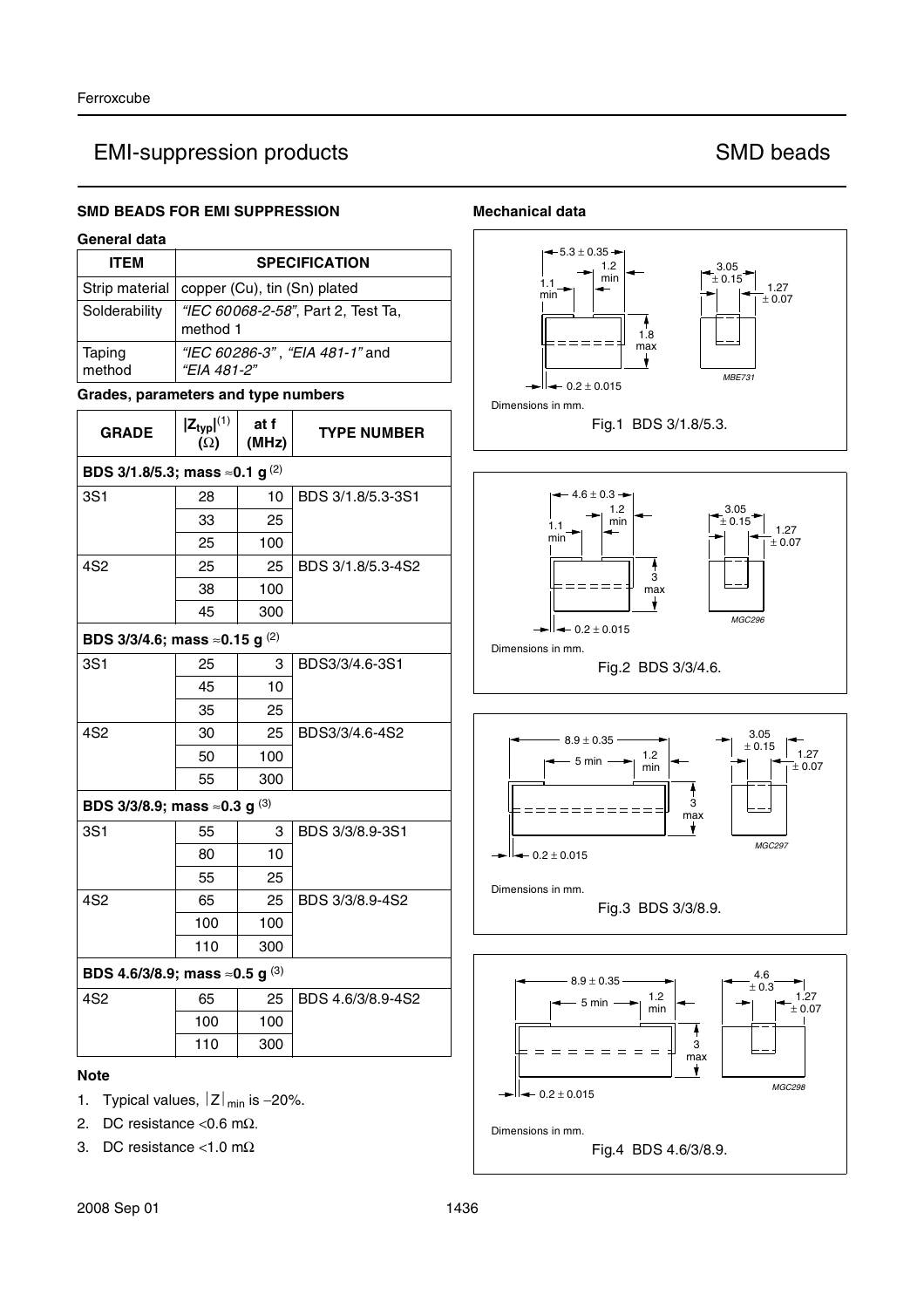### **RECOMMENDED DIMENSIONS OF SOLDER LANDS**

**Table 1** Reflow soldering

| <b>SIZE</b>   | <b>DIMENSIONS (mm)</b> |      |     |     |  |
|---------------|------------------------|------|-----|-----|--|
|               | A                      | в    | C   | D   |  |
| BDS 3/1.8/5.3 | 2.8                    | 7.2  | 2.2 | 3.3 |  |
| BDS 3/3/4.6   | 2.8                    | 6.4  | 1.8 | 3.3 |  |
| BDS 3/3/8.9   | 7.0                    | 10.8 | 1.9 | 3.3 |  |
| BDS 4.6/3/8.9 | 7.0                    | 10.8 | 1.9 | 3.3 |  |







### **Table 2** Wave soldering

| <b>SIZE</b>   | <b>DIMENSIONS (mm)</b> |      |     |     |     |  |
|---------------|------------------------|------|-----|-----|-----|--|
|               | A                      | в    | C   | D   | Е   |  |
| BDS 3/1.8/5.3 | 2.0                    | 7.2  | 2.6 | 3.0 | 0.8 |  |
| BDS 3/3/4.6   | 2.0                    | 6.4  | 2.2 | 3.0 | 0.8 |  |
| BDS 3/3/8.9   | 6.0                    | 12.2 | 3.1 | 3.0 | 2.5 |  |
| BDS 4.6/3/8.9 | 6.0                    | 12.2 | 3.1 | 3.0 | 2.5 |  |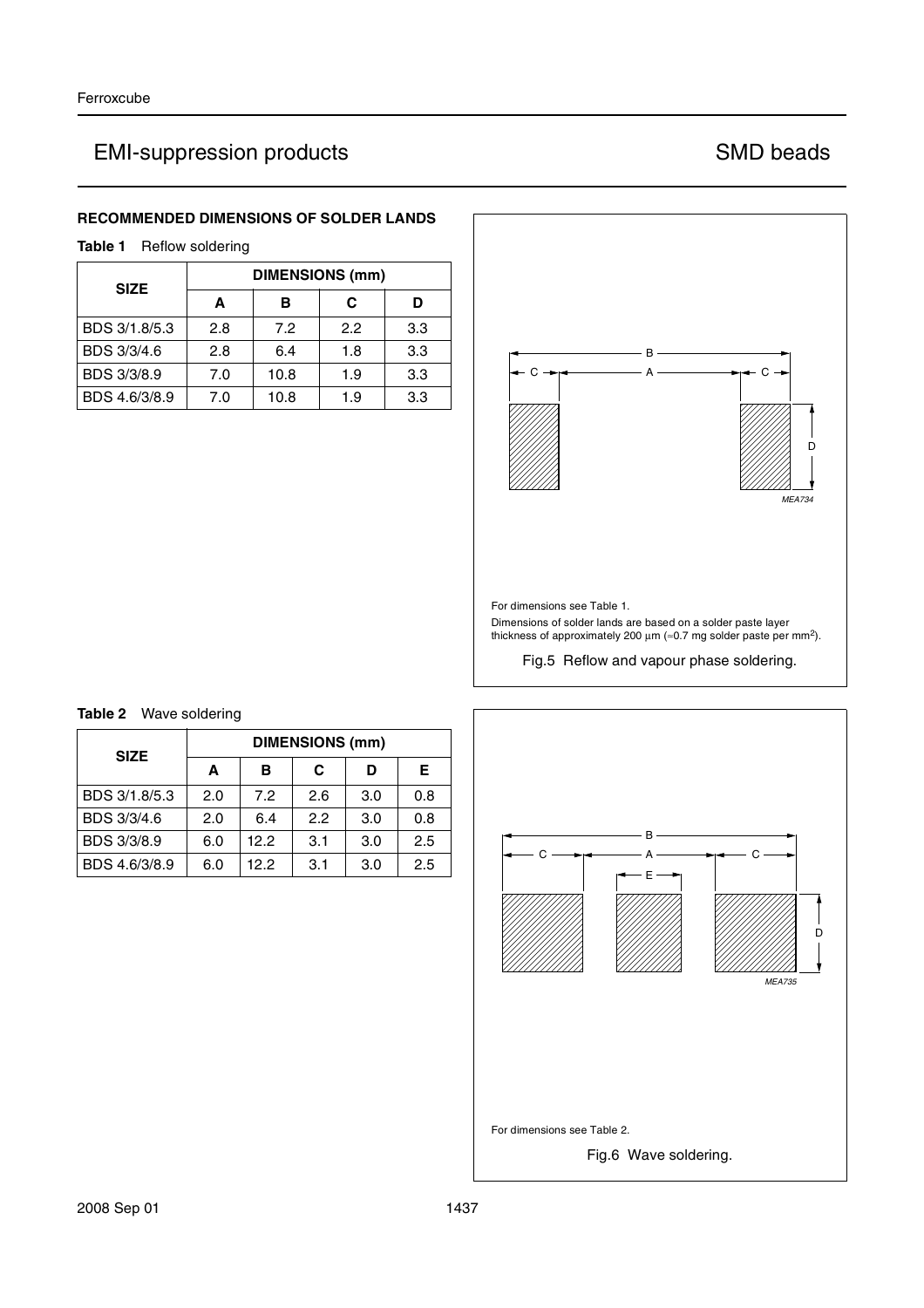### **Soldering profiles**



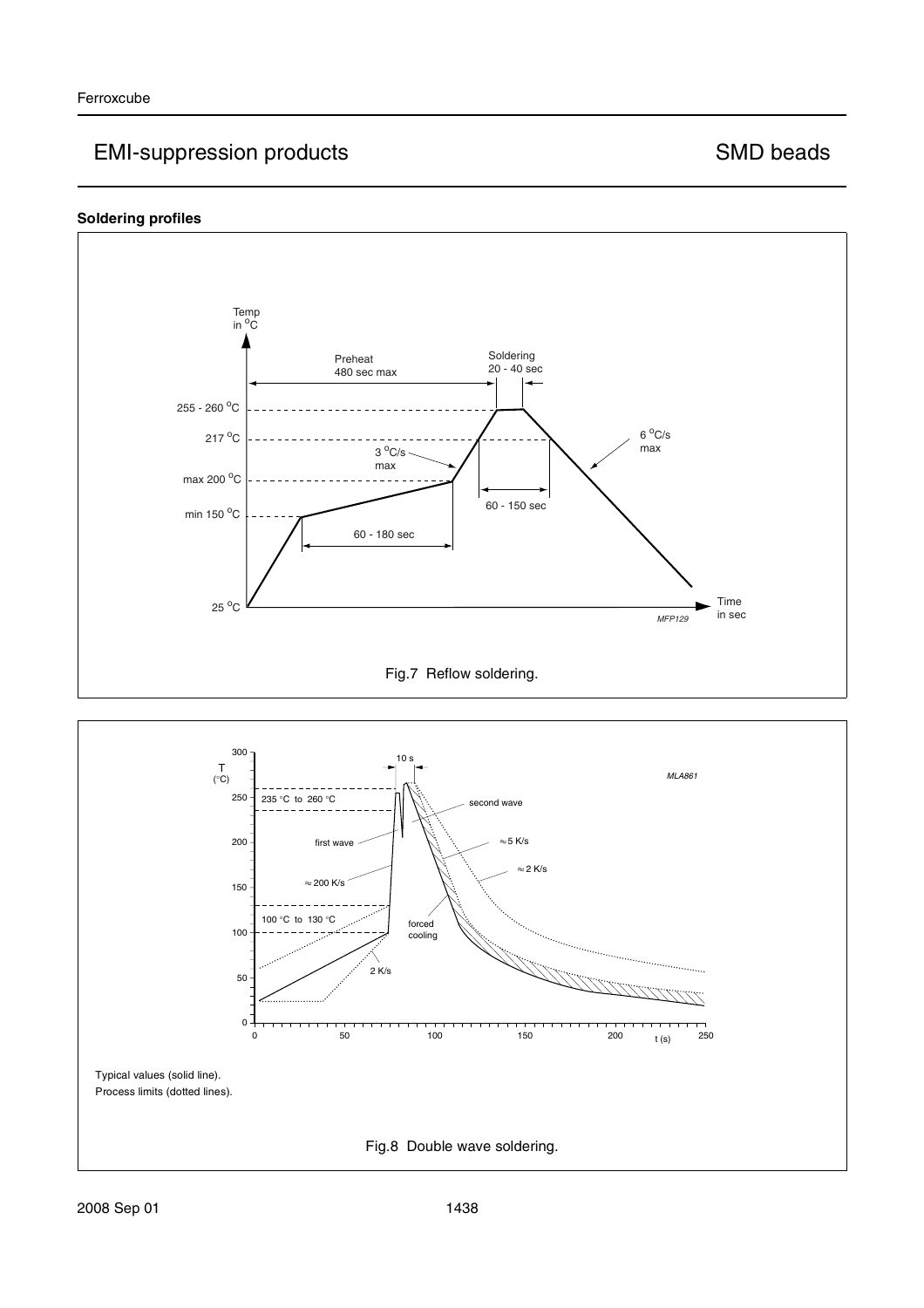### **BLISTER TAPE AND REEL DIMENSIONS**



| <b>SIZE</b>    | <b>DIMENSIONS (mm)</b> |                   |                   |                |  |  |
|----------------|------------------------|-------------------|-------------------|----------------|--|--|
|                | BDS3/1.8/5.3           | <b>BDS3/3/4.6</b> | <b>BDS3/3/8.9</b> | BDS4.6/3/8.9   |  |  |
| $A_0$          | $3.25 \pm 0.1$         | $3.45 \pm 0.1$    | $3.45 \pm 0.1$    | $5.1 \pm 0.1$  |  |  |
| $B_0$          | $5.85 \pm 0.1$         | $5.1 \pm 0.1$     | $9.4 \pm 0.1$     | $9.4 \pm 0.1$  |  |  |
| $K_0$          | $2.0 \pm 0.1$          | $3.1 \pm 0.1$     | $3.1 \pm 0.1$     | $3.1 \pm 0.1$  |  |  |
| т              | $0.3 \pm 0.05$         | $0.25 \pm 10\%$   | $0.35 + 0.05$     | $0.3 \pm 0.05$ |  |  |
| W              | $12.0 \pm 0.3$         | $12.0 \pm 0.3$    | 16.0 $\pm$ 0.3    | $16.0 \pm 0.3$ |  |  |
| E              | $1.75 \pm 0.1$         | $1.75 \pm 0.1$    | $1.75 \pm 0.1$    | $1.75 \pm 0.1$ |  |  |
| F              | $5.5 \pm 0.05$         | $5.5 \pm 0.05$    | $7.5 \pm 0.1$     | $7.5 \pm 0.1$  |  |  |
| $D_0$          | $1.5 + 0.1$            | $1.5 + 0.1$       | $1.5 + 0.1$       | $1.5 + 0.1$    |  |  |
| $D_1$          | $\geq 1.5$             | $\geq 1.5$        | $\geq 1.5$        | $\geq 1.5$     |  |  |
| $P_0$          | $4.0 \pm 0.1$          | $4.0 \pm 0.1$     | $4.0 \pm 0.1$     | $4.0 \pm 0.1$  |  |  |
| $P_1$          | $8.0 \pm 0.1$          | $8.0 \pm 0.1$     | $8.0 \pm 0.1$     | $8.0 \pm 0.1$  |  |  |
| P <sub>2</sub> | $2.0 \pm 0.1$          | $2.0 \pm 0.05$    | $2.0 \pm 0.1$     | $2.0 \pm 0.1$  |  |  |

|  | Table 3 Physical dimensions of blister tape; see Fig.9 |  |  |  |
|--|--------------------------------------------------------|--|--|--|
|  |                                                        |  |  |  |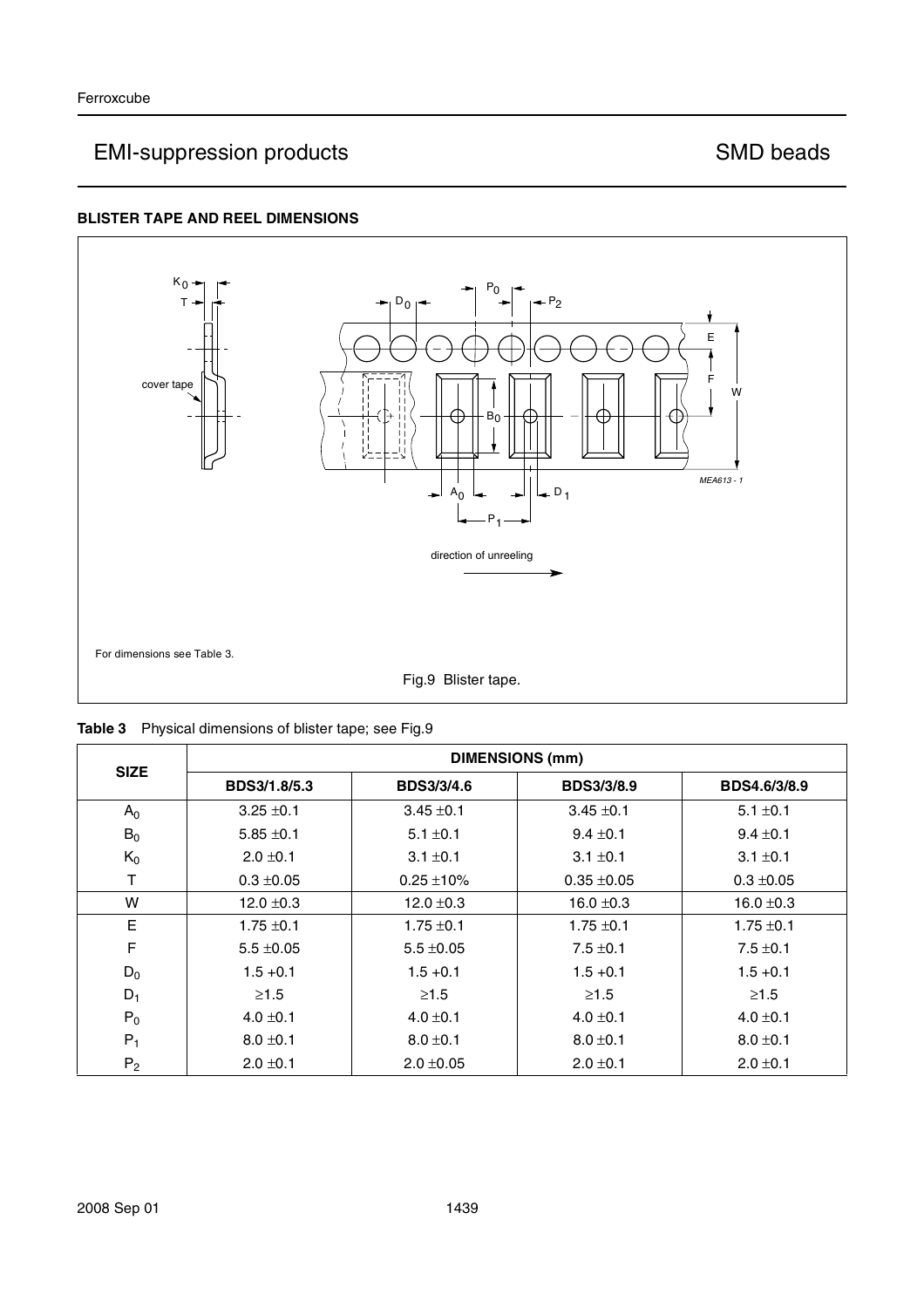

| <b>SIZE</b> | <b>DIMENSIONS (mm)</b> |           |      |                |  |
|-------------|------------------------|-----------|------|----------------|--|
|             | ┍                      | N         | W.   | W <sub>2</sub> |  |
| 12          | 330                    | $100 + 5$ | 12.4 | $≤16.4$        |  |
| 16          | 330                    | $100 + 5$ | 16.4 | $\leq 20.4$    |  |